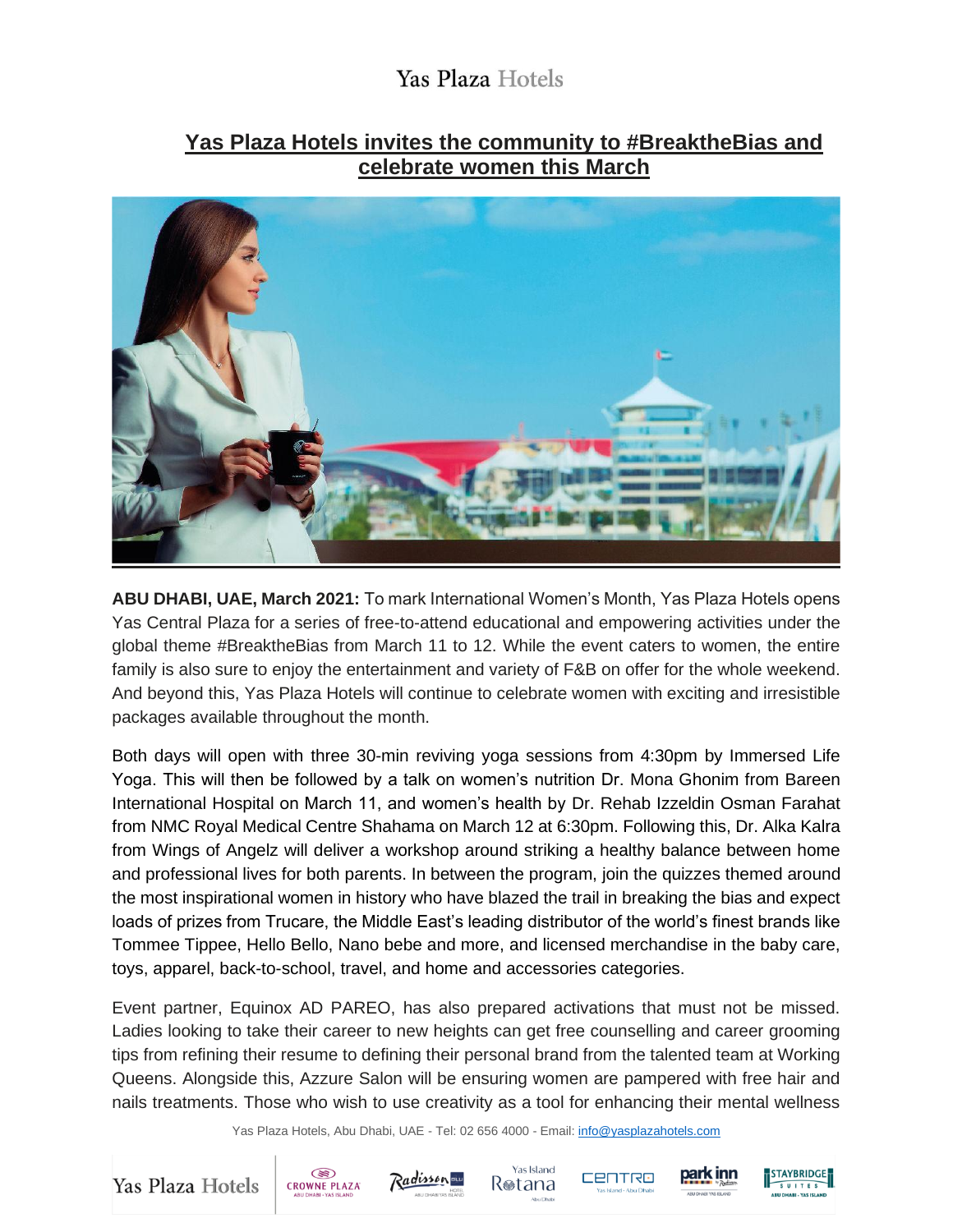can get into freestyle painting sessions with Art by Melous. Furry parents will also be delighted to know that VIP Pets are on standby to give free pet grooming. Other displays include handcrafted jewellery by women association, Smile; and handy car protection accessories for women by Carcoon.

In addition, doors will be opened to support worthy causes by Wings of Angelz, a non-profit entity that works towards creating awareness about wheelchair accessibility; and EduScan Group that focuses on identifying and highlighting the hidden potential of an individual boosting his/her selfesteem.

While the women and moms are taking full advantage of the Yas Plaza Hotels offerings, Elthady will be in-charge of keeping the children busy with bouncy castles, bull-rides, face paintings and clown entertainment. Amerigos, on the other hand, will be serving its signature Mexican fare for all hungry amigos and amigas.

Aside from the inspiring activities during the weekend, women will be celebrated for the remainder of the month at the award-winning dining venues in Yas Plaza Hotels, with exceptional F&B offers specially for the ladies.

# **RADISSON BLU**

## *AMERIGOS*

| Offer:       | Frida Night – International Women's Day Edition |
|--------------|-------------------------------------------------|
| Description: | Women Empowered                                 |
| Package:     | AED 99 Margaritas and Tapas for every 3 hours   |
| Date & Time: | 8 <sup>th</sup> March, 5:00 PM onwards          |

### **Amerigos**

|                 | Park Inn by Radisson Blu, Yas Island, Abu Dhabi, UAE |
|-----------------|------------------------------------------------------|
| For booking:    | + 971 2 656 2000                                     |
| Soc Med Handle: | https://www.instagram.com/amerigosyasisland/         |

## *FILINI GARDEN*

| Offer:       | Bellissima – Filini signature ladies' night is back with a twist!                  |
|--------------|------------------------------------------------------------------------------------|
| Description: | Capital's favourite ladies' night is back with a bang and live entertainment by DJ |
|              | Cliff Townley.                                                                     |
| Package:     | AED 69 – enjoy 3hrs of unlimited sparkling plus a 50% on all food items.           |
| Date & Time: | Every Monday, from 5:00 PM onwards                                                 |

| <b>Filini Garden</b> |                                                |
|----------------------|------------------------------------------------|
|                      | Radisson Blu Hotel, Yas Island, Abu Dhabi, UAE |
| For booking:         | + 971 2 656 2000                               |
| Soc Med Handle:      | https://www.instagram.com/filinigarden/        |

### **CROWNE PLAZA**

Yas Plaza Hotels, Abu Dhabi, UAE - Tel: 02 656 4000 - Email[: info@yasplazahotels.com](mailto:info@yasplazahotels.com)

Yas Plaza Hotels









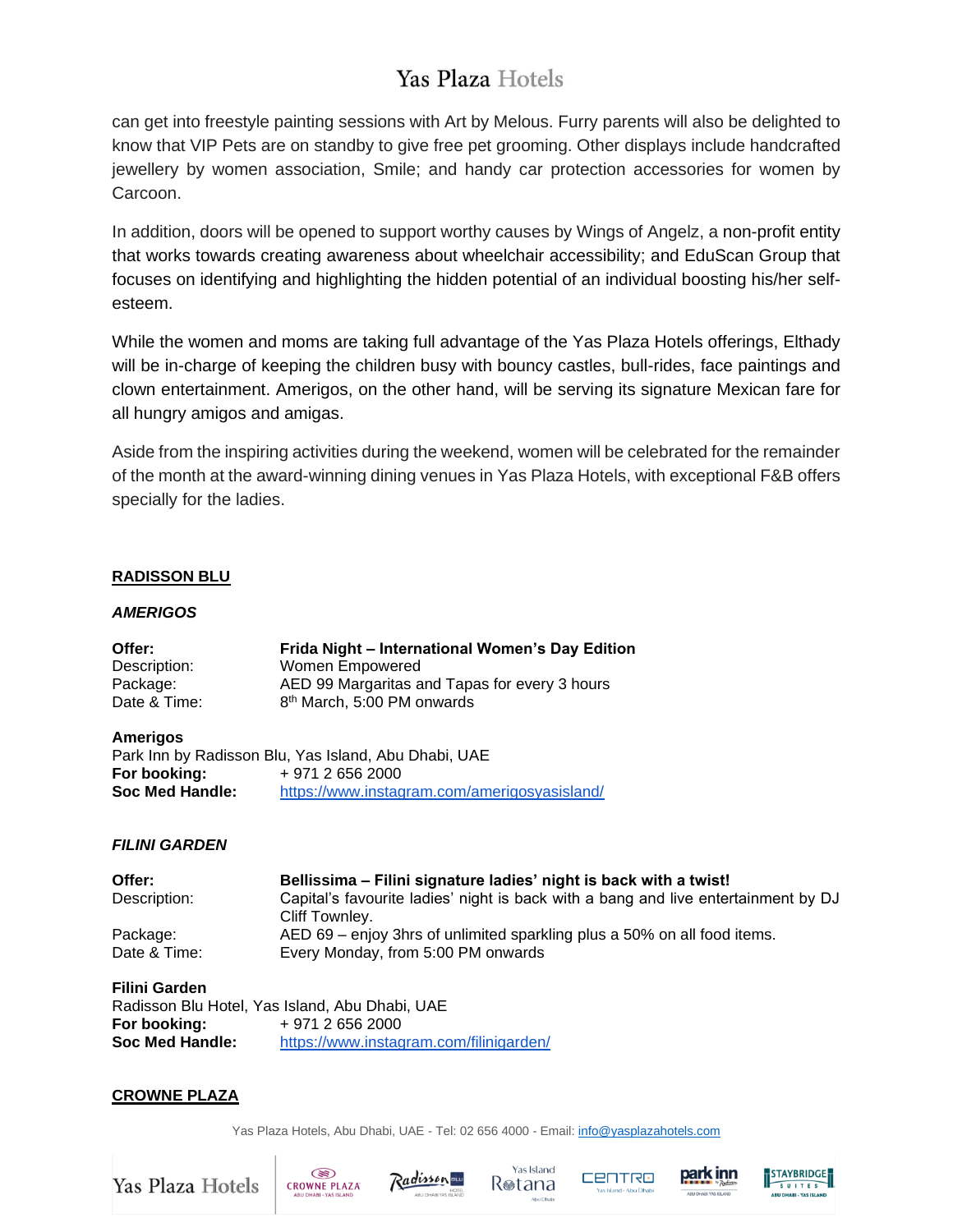# *JING ASIA*

| Offer:<br>Description:<br>Package:<br>Date & Time:  | Jing Asia celebrates "International Women's Day"<br><b>Asian Treat For all Ladies</b><br>50% discount for all ladies at Jing Asia for Lunch and Dinner (applicable<br>on Food and alcoholic beverages)<br>$6th - 8th$ March, Sunday to Tuesday, 12:00 PM onwards |
|-----------------------------------------------------|------------------------------------------------------------------------------------------------------------------------------------------------------------------------------------------------------------------------------------------------------------------|
| <b>Jing Asia</b><br>For booking:<br>Soc Med Handle: | Crowne Plaza Hotel, Yas Island, Abu Dhabi, UAE<br>$+97126563000/3055$<br>https://www.instagram.com/crowneplazayasisland/                                                                                                                                         |
| <b>STILLS</b>                                       |                                                                                                                                                                                                                                                                  |
| Offer:                                              | Stills Celebrates "International Women's Day"                                                                                                                                                                                                                    |
| Description:                                        | Women's Got Talent: Women's Day Special Karaoke Night<br>Live entertainment by Lady Dj Nikki Nicole and Karaoke Artist "Sharah"                                                                                                                                  |
| Package:                                            | 1 <sup>st</sup> Drink free for all women coming to stills, Happy Hour on house beverages and<br>bar bites till 9 pm.                                                                                                                                             |
| Date & Time:                                        | 8 <sup>th</sup> March, Tuesday, 7:00 PM onwards                                                                                                                                                                                                                  |
| Offer:<br>Description:                              | <b>Ladies First</b><br>Grab the girls and start the weekend right!<br>Live entertainment by Nikki Nicole & Saxophonist Mabi                                                                                                                                      |
| Package:                                            | For just AED 99 ladies can enjoy tapas and unlimited house beverages.<br>Gents can also enjoy the same package at AED 249.                                                                                                                                       |
| Date & Time:                                        | Every Thursday, 8:00 PM - 12:00 AM                                                                                                                                                                                                                               |

#### **Stills Restaurant & Bar**

|                 | Crowne Plaza Hotel, Yas Island, Abu Dhabi, UAE |
|-----------------|------------------------------------------------|
| For booking:    | + 971 2 656 3000 / 3066                        |
| Soc Med Handle: | https://www.instagram.com/stillsyasisland/     |

## **YAS ISLAND ROTANA**

## *CHOICES*

| Offer:       | International Women's Day                      |
|--------------|------------------------------------------------|
| Description: | The 'Ladies Brunch' exclusive for Ladies only! |
| Package:     | AED 119                                        |
| Date & Time: | $8th$ March, 12:30 - 4:00 PM                   |

#### **Choices Restaurant**

|                 | Yas Island Rotana, Yas Island, Abu Dhabi, UAE |
|-----------------|-----------------------------------------------|
| For booking:    | + 971 2 656 4000 / 4155                       |
| Soc Med Handle: | https://www.instagram.com/yasislandrotana/    |

## *RANGOLI*

**Offer: International Women's Day**

Yas Plaza Hotels, Abu Dhabi, UAE - Tel: 02 656 4000 - Email[: info@yasplazahotels.com](mailto:info@yasplazahotels.com)

Yas Plaza Hotels









ISLAND